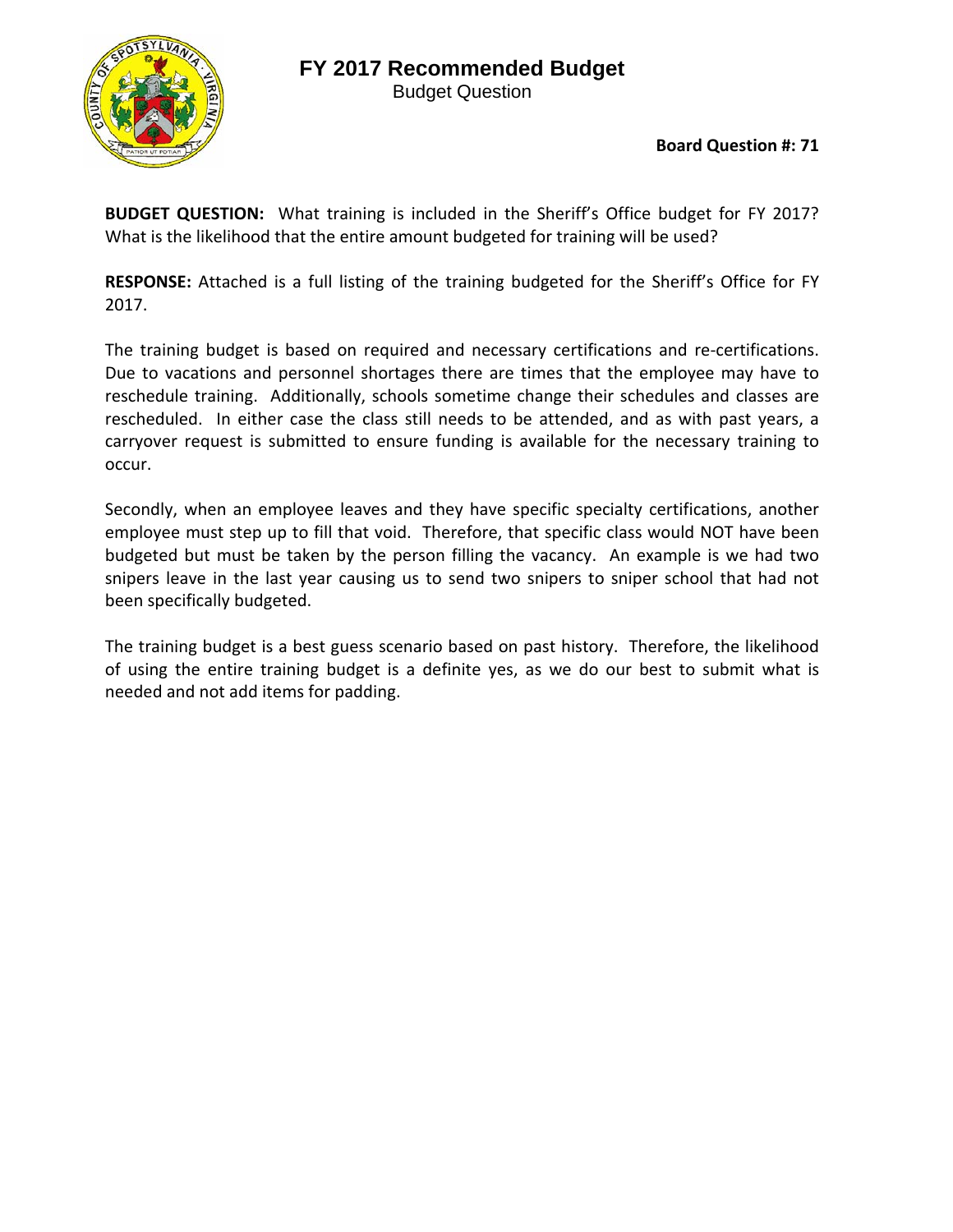## **FY 2017 Education & Training Budget ‐ Sheriff's Office (all divisions)**

| Lodaina                                                                                                                                                                                                     |                             |                    |  |
|-------------------------------------------------------------------------------------------------------------------------------------------------------------------------------------------------------------|-----------------------------|--------------------|--|
|                                                                                                                                                                                                             | <b>Training</b>             |                    |  |
| Conferen                                                                                                                                                                                                    |                             |                    |  |
| ce/Regist Educatio                                                                                                                                                                                          |                             |                    |  |
| ration<br>Length<br><b>Lodging</b><br><b>Meals</b><br><b>TOTAL</b>                                                                                                                                          | n/Trainin<br>g Fee per      |                    |  |
| of stay<br># of<br>Fee per<br>per<br>per<br><b>COST</b><br>(days)<br><b>Employees</b><br>Airfare<br>Conference/Training<br>person<br>person<br>person<br>Location                                           | person<br><b>TOTAL COST</b> |                    |  |
| 2014 Interdiction Conf.                                                                                                                                                                                     |                             |                    |  |
| Nashville<br>6<br>$\overline{7}$<br>\$64<br>\$7,224<br>\$395<br>\$108<br>5<br>\$200<br>$\mathbf 1$<br>\$212<br>\$74<br>\$1,430<br>Crisis Intervention Team Conference<br>Chicago, Il                        |                             | \$2,765<br>\$200   |  |
| $\mathbf{1}$<br>3<br>\$0<br>\$250<br>Fire Death Investigation<br><b>RRCJA</b>                                                                                                                               |                             | \$750              |  |
|                                                                                                                                                                                                             |                             |                    |  |
| Lynchburg VA<br>$\overline{4}$<br>$\overline{2}$<br>\$90<br>\$1,128<br>\$51<br>LE Supervision, Mgmt, and Leadership                                                                                         |                             | \$0                |  |
| Death and Homicide INV. PATC.<br>$\overline{2}$<br>\$525<br>Nashville<br>6<br>\$132<br>\$66<br>\$2,376                                                                                                      |                             | \$1,050            |  |
| \$0<br>\$650<br>CACVA Multidiscliplinary Child Abuse Co.<br>Richmond<br>3                                                                                                                                   |                             | \$1,950            |  |
| 3<br>\$531<br>\$200<br>\$59<br>Conducting Robbery Inv.<br><b>Narrenton PD</b><br>3<br>\$0<br><b>RRCJA</b><br>$\mathbf{1}$<br>$\mathbf 1$<br>\$100                                                           |                             | \$600<br>\$100     |  |
| Organized Crime Interdiction                                                                                                                                                                                |                             |                    |  |
| 5<br>\$500<br>\$59<br>\$295<br>Alexandria Va<br>1<br>Homicide & Forensic Death Inv.                                                                                                                         |                             | \$2,500            |  |
| \$5<br>$\overline{2}$<br>\$90<br>\$51<br>\$1,410<br>\$100<br>Lynchburg VA                                                                                                                                   |                             | \$200              |  |
| Covert Electronic & Tech Surveillance                                                                                                                                                                       |                             |                    |  |
| \$0<br>\$80<br>Identifying Deceptive Behavior<br>\$2<br>$\overline{2}$<br><b>RRCJA</b>                                                                                                                      |                             | \$160              |  |
| \$6<br>Las Vegas, NV<br>$\mathbf{1}$<br>\$108<br>\$64<br>\$1,032<br>\$195<br>Leadership Institute Conference                                                                                                |                             | \$195              |  |
| \$0<br>\$525<br>Homicide & Forensic Death Inv.<br>5<br>Alexandria<br>$\mathbf{1}$                                                                                                                           |                             | \$525              |  |
| New Orleans<br>$\overline{7}$<br><b>IHIA Conference</b><br>$\overline{2}$<br>\$2,200<br>\$64<br>\$3,038<br>\$495<br>\$153                                                                                   |                             | \$990              |  |
| LA                                                                                                                                                                                                          |                             |                    |  |
| 3<br>\$94<br>Va. Forensic Recert.<br>Va Beach Va<br>4<br>\$56<br>\$1,800                                                                                                                                    | \$350                       | \$1,400            |  |
| \$0<br>$\overline{2}$<br>\$245<br>10 Worst School Attacks<br>RRCJA<br>$\mathbf 1$<br>\$300                                                                                                                  |                             | \$245              |  |
| \$3,100<br><b>VGIA Conference</b><br>5<br>4<br>\$96<br>\$59<br>Va Beach Va<br>$\mathbf{1}$<br>\$0<br>\$125<br>$\mathbf{1}$<br>Reid Int & Int Advanced<br>RRCJA                                              |                             | \$1,200<br>\$125   |  |
| Cold Case Homocide Investigation<br>3<br>\$60<br>$\mathbf 1$<br>\$570<br>Annapolis Md.<br>\$121<br>\$69                                                                                                     |                             | \$60               |  |
| $\overline{2}$<br>$\overline{2}$<br>\$744<br>\$125<br>\$61<br>Crimes Against Children<br>Dallas, Tx                                                                                                         | \$125                       | \$250              |  |
| <b>Desert Snow Interdiction Class</b><br>$\overline{2}$<br>$\overline{2}$<br>\$0<br>\$200<br>Albermale Va                                                                                                   |                             | \$400              |  |
| 2014 Cold Case Conference<br>3<br>\$450<br>Va Beach Va<br>$\mathbf 1$<br>\$94<br>\$56                                                                                                                       |                             | \$0                |  |
| Homicide & Forensic Death Inv.<br>5<br>$\overline{2}$<br>\$0<br>Va Beach Va                                                                                                                                 | \$250                       | \$500              |  |
| 5<br>$\mathbf 1$<br><b>Star Witness Training</b><br>Cary N.C.<br>\$98<br>\$66<br>\$820                                                                                                                      | \$125                       | \$125              |  |
| 3<br>$\overline{2}$<br>Undercover &Surveillance Op's<br>\$0<br>\$100<br>RRCJA                                                                                                                               |                             | \$200              |  |
| 3<br>\$450<br>Cold Case Homocide Investigation<br>Va Beach Va<br>\$94<br>\$56<br>$\mathbf{1}$                                                                                                               | \$150                       | \$450              |  |
| $\overline{2}$<br>\$0<br>Master Underwater Investigator<br>Virginia<br>$\overline{4}$                                                                                                                       | \$1,785                     | \$3,570            |  |
| \$0<br><b>Basic PADI Underwater Cerficication</b><br>$\overline{a}$<br>$\overline{2}$<br>Virginia                                                                                                           | \$1,000                     | \$2,000            |  |
| Full Face Dive Certification<br>$\overline{2}$<br>\$0<br>Florida<br>$\sqrt{4}$<br>$\overline{4}$<br>$\overline{2}$<br>\$0                                                                                   | \$1,000<br>\$1,000          | \$2,000<br>\$2,000 |  |
| Rescue Dive Certification<br>Virginia<br>$\overline{2}$<br>Dry Suit Certification<br>$\overline{4}$<br>\$0<br>Virginia                                                                                      | \$1,000                     | \$2,000            |  |
| $\overline{2}$<br>\$0<br><b>Advanced Dive Certification</b><br>$\overline{4}$<br>Virginia                                                                                                                   | \$1,000                     | \$2,000            |  |
| Jacksonville<br>5<br>$\overline{2}$                                                                                                                                                                         |                             |                    |  |
| <b>Sniper Basicc Certification Course</b><br>\$118<br>\$59<br>\$1,770<br>FL<br>Virginia                                                                                                                     | \$625                       | \$1,250            |  |
| 3<br>2014 School and Campus Safety Training Forum and State DARE Confrence<br>17<br>\$176<br>\$24<br>\$10,200<br>Beach                                                                                      | \$100                       | \$1,700            |  |
| Fairfax Co Police Honor Guard School<br>Fairfax Co. Va<br>3<br>3<br>\$69<br>\$621                                                                                                                           | \$555                       | \$1,665            |  |
| K-9 Cop Conference<br>Nashville, TN<br>\$122<br>\$59<br>3<br>4<br>\$2,172                                                                                                                                   | \$1,180                     | \$4,720            |  |
| Va. Dept of Emergency Management Search and Rescue Training<br>Marion, Va<br>3<br>10<br>\$172<br>\$153<br>\$9,750                                                                                           | \$275                       | \$2,750            |  |
| 5<br>$\overline{2}$<br>\$54<br>\$540<br><b>Collium Mounted Training</b><br>Kentucky                                                                                                                         | \$1,290                     | \$2,580            |  |
| Jacksonville<br>5<br>$\overline{2}$<br>\$51<br>\$4,000<br>IPTM Advanced CMV Crash Investigation<br>\$349<br>FL                                                                                              | \$795                       | \$1,590            |  |
| 5<br>\$0<br>Total Station/EdgeFX Basic class<br>Local<br>3                                                                                                                                                  | \$6,504                     | \$19,512           |  |
| Project Lifesaver Training/Conference<br>\$51<br>LasVegas, NV<br>4<br>4<br>\$661<br>\$3,144                                                                                                                 |                             | \$0                |  |
| \$175<br>APCO Fall conference<br>\$104<br>\$59<br>\$2,608<br>Roanoke<br>$\overline{4}$<br>4                                                                                                                 |                             | \$700              |  |
| \$96<br>\$59<br>\$160<br>Va Beach<br>3<br>4<br>\$1,860<br><b>APCO Spring Conference</b>                                                                                                                     |                             | \$640              |  |
| $\overline{2}$<br>\$110<br>\$59<br>\$1,690<br>\$675<br><b>APCO Annual Conference</b><br>Orlando, FL<br>5                                                                                                    |                             | \$1,350            |  |
| \$54<br><b>NENA Annual Conference</b><br>6<br>$\overline{2}$<br>\$107<br>\$1,932<br>\$600<br>Indianapolis<br>Norfolk, VA<br>5<br>$\overline{2}$<br>\$89<br>\$51<br>\$1,400<br>\$185<br><b>EMS Symposium</b> |                             | \$1,200<br>\$370   |  |
| Navigator (EMD) Conference<br>Maryland<br>$\overline{a}$<br>$\overline{2}$<br>\$226<br>\$69<br>\$2,360<br>\$500                                                                                             |                             | \$1,000            |  |
| \$59<br>3<br>8<br>\$98<br><b>EMD Class - Certification</b><br>Towson, MD<br>\$3,768                                                                                                                         | \$395                       | \$3,160            |  |
| 3<br>4<br>\$395<br><b>EMD Class - Certification</b><br>local                                                                                                                                                | \$395                       | \$3,160            |  |
| <b>EMD Recertification</b><br>$\mathbf{1}$<br>10<br>online                                                                                                                                                  | \$50                        | \$500              |  |
| 5<br>APCO Communications Supervisor web course<br>local                                                                                                                                                     | \$439                       | \$2,195            |  |
| 8<br>APCO Communication Training Officer<br>online<br>Powerphone suicide intervention<br>8<br>local                                                                                                         | \$439<br>\$229              | \$3,512<br>\$1,832 |  |
| 8<br>APCO Active Shooter Course<br>local                                                                                                                                                                    | \$249                       | \$1,992            |  |
| 8<br><b>APCO Crisis negotiations</b><br>local                                                                                                                                                               | \$249                       | \$1,992            |  |
| $\overline{4}$<br>Advanced LE dispatch<br>$\overline{4}$<br>local                                                                                                                                           | \$359                       | \$1,436            |  |
| $\overline{a}$<br>Advanced LE dispatch recertification<br>local                                                                                                                                             | \$129                       | \$516              |  |
| $\sqrt{4}$<br>Advanced Fire Service dispatch<br>$\overline{4}$<br>local                                                                                                                                     | \$359                       | \$1,436            |  |
| $\overline{a}$<br>Advanced Fire service recertification<br>local<br>APCO Customer Service in today's PSAP<br>10<br>local                                                                                    | \$129<br>\$249              | \$516<br>\$2,490   |  |